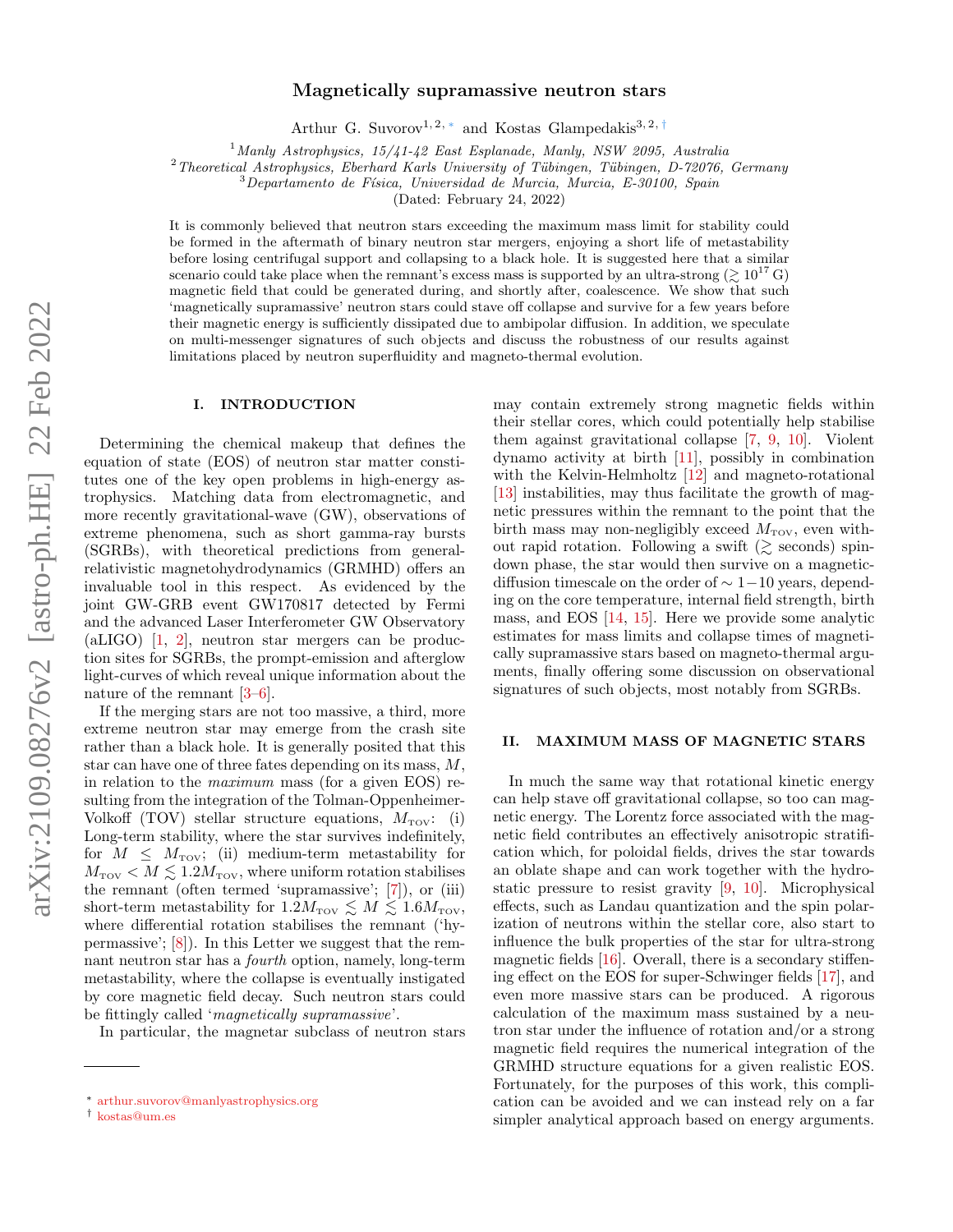Consider first the classic, rotationally supramassive case. The maximum mass of a static configuration is  $M_{\text{TOV}}$ , though rotation contributes to the available energy pool and pushes this limit higher. Assuming a uniformly rotating star, the sum of the gravitational and rotational kinetic energies are  $U_{\text{grav}} + U_{\text{rot}} =$  $-3GM^2/5\lambda R + \frac{1}{2}I_0\Omega^2$ , for moment of inertia  $I_0 \approx \frac{2}{5}MR^2$ and rotational velocity  $\Omega$ , where we have introduced the phenomenological parameter  $\lambda$  to account for EOS and GR effects (for a uniform Newtonian model,  $\lambda = 1$ ). The *maximum* mass of the rotating configuration,  $M_{\text{rot}}$ , can then be estimated by considering a star rotating at the mass-shedding (Kepler) limit,  $\Omega_{\rm K} \approx \sqrt{GM_{\rm TOV}/R^3}$ , and equating the sum of the kinetic and potential energies of this more massive star with the maximum binding energy available to a static star. Solving  $-3GM_{\rm TOV}^2/5\lambda R =$  $-3GM_{\text{rot}}^2/5\lambda R + \frac{1}{2}I_0\Omega_{\text{K}}^2$ , we find  $M_{\text{rot}} = M_{\text{rov}}\sqrt{1+\frac{\lambda}{3}}$ , which is in remarkably good agreement with the numerical simulations for  $\lambda \lesssim 2$  [\[7,](#page-4-4) [8\]](#page-4-5).

The above procedure can be similarly carried out with the magnetic energy,  $U_{\text{mag}} = \frac{1}{6}B^2 R^3$ , in place of the rotational energy. Note, however, that  $B$  here is not the surface field strength but rather a volume-averaged internal field strength, the magnitude of which may be dominated by the outer-core toroidal field or inner-core poloidal field. As such, even if a relatively conservative surface field is realised,  $B_{\text{surf}} \lesssim 10^{16} \text{ G}$ , the value of B here could potentially approach the Virial limit,  $B_{\text{max}} \sim 10^{18} \lambda^{-1/2} (M/M_{\odot})(R/10 \text{km})^{-2} \text{ G}, \text{depending on}$ the field topology. We emphasise however that it is unclear whether fields of this strength are ever reached in Nature; even in merger simulations with large ( $\sim 10^{15}$  G) seed fields, magnetic energies tend to saturate at a few times 10<sup>51</sup> erg [\[12,](#page-4-9) [18\]](#page-4-15), implying an upper limit B<sub>max</sub> ∼  $6 \times 10^{16} (U_{\text{mag}}/2 \times 10^{51} \text{ erg})^{1/2} (R/15 \text{km})^{-3/2} \text{ G}.$ 

However, intense and largely unresolvable magnetic substructures are prevalent in many studies, and it is conceivable that greater amplifications could be attained if finer spatial grids, necessary to fully resolve the Kelvin-Helmholtz and/or magneto-rotational instabilities, are employed (see Ref. [\[12\]](#page-4-9) for a thorough discussion). On the observational side, there is reasonable evidence that at least some of the X-ray afterglows seen to follow many SGRBs are powered by spindown energy injections from a newborn magnetar  $[4-6]$  $[4-6]$ . In many cases, fittings within this paradigm favour polar fields  $B_p$ , again likely lower than the internal field strength, that are a few by  $10^{16}$  G; in some rare instances though, most notably GRB 100625A, best-fit values of  $B_p \gtrsim 10^{17}$  G have been reported [\[3\]](#page-4-2). These estimates however assume perfectly efficient emissions, and therefore represent upper limits.

Either way, for the maximum magnetic mass we estimate

<span id="page-1-0"></span>
$$
\frac{M_{\text{mag}}}{M_{\text{TOV}}} = \left(1 + \frac{5\lambda}{18} \frac{B^2 R^4}{GM_{\text{TOV}}^2}\right)^{1/2}.
$$
 (1)

This result is again in reasonable agreement with the nu-

merical calculations. For instance, for a  $n = 1$  polytropic EOS, Ref. [\[9\]](#page-4-6) found that the (baryonic) mass increases from  $2.19M_{\odot}$  to  $2.28M_{\odot}$  (i.e., a 4% increase) for a GR stellar model with radius  $R = 13.8$  km and magnetic dipole moment  $\mu \approx BR^3/(2\sqrt{g_{rr}}) = 2 \times 10^{35}$  G cm<sup>3</sup> (for Schwarzschild factor  $g_{rr}$ ). This result, and others for the same EOS, matches well with the simple formula [\(1\)](#page-1-0) for  $\lambda \leq 3$ . For the APR EOS [\[19\]](#page-4-17) (which passes constraints coming from GW170817 [\[2\]](#page-4-1)), we find instead  $\lambda \sim 1$ , unless  $B \gtrsim 10^{18}$  G in which case the aforementioned stiffening results in a better-fit value  $\lambda \gtrsim 2$  [\[9\]](#page-4-6). Similar results are found using simulation data from other works for various EOS, such as Ref. [\[10\]](#page-4-7). We therefore consider the range  $0.2 \leq \lambda \leq 5$  for demonstration purposes; Figure [1](#page-1-1) illustrates the formula [\(1\)](#page-1-0) in this respect.



<span id="page-1-1"></span>FIG. 1. Maximum mass of a magnetic star as a function of the volume-averaged magnetic field B, estimated through Eq. [\(1\)](#page-1-0), for  $M_{\text{TOV}} = 2.2 M_{\odot}$  and  $R = 15 \text{ km}$ . The shaded region  $(0.2 < \lambda < 5)$  should capture most of the uncertainty related to the EOS and GR gravity (see main text). The horizontal line represents the maximum mass set by the Virial limit,  $M_{\rm max}/M_{\rm TOV} \approx 1.414$ .

### III. MAGNETIC FIELD DECAY AND COLLAPSE

A magnetic field residing in the interior of a neutron star can dissipate via the main mechanisms of Ohmic decay, likely accelerated by Hall drift, and ambipolar diffusion [\[14\]](#page-4-11). For the magnetic field-temperature parameter space relevant to the core of a newborn neutron star, the field decay is dominated by ambipolar diffusion. This mechanism involves the drift of the charged particles (protons and electrons) relative to the neutron fluid. The magnetic field, anchored to the charged fluids, follows this motion and the induction-generated electric field leads to magnetic flux transport and field line straightening. The drift culminates in the release of magnetic energy while heating up the star [\[14,](#page-4-11) [15\]](#page-4-12).

The characteristic decay time for the magnetic field reads  $\tau_{\rm amb} = L/w_{\rm amb}$ , where L denotes a typical distance over which the magnetic field varies and  $w_{\rm amb}$  is the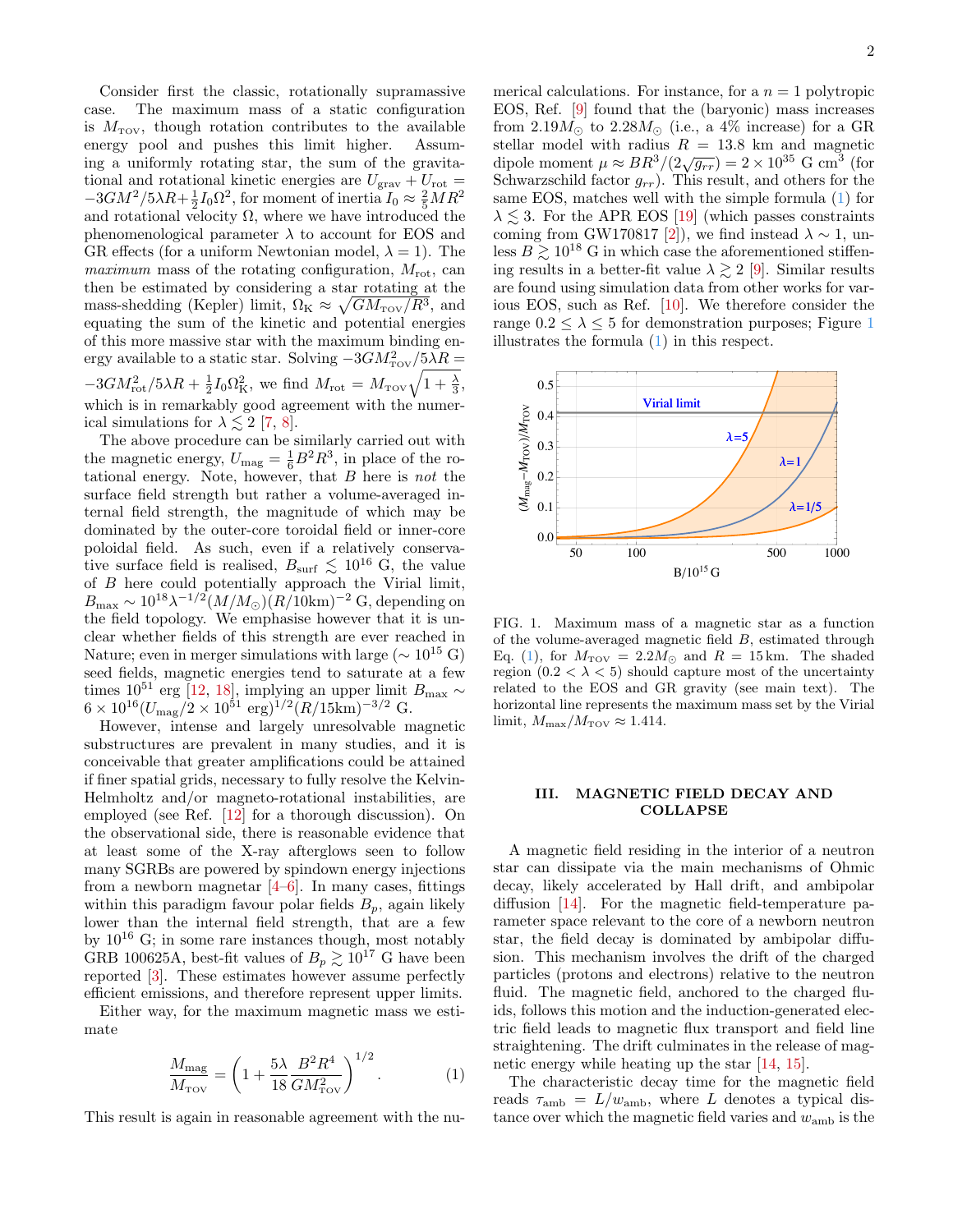typical velocity lag between the charged and uncharged fluids. This lag is determined by the balance between the Lorentz force and the inter-particle collisional forces. Typically  $\tau_{\rm amb}$  is broken up into solenoidal and irrotational components associated with the Helmholtz-Hodge decomposition of  $w_{amb}$ , though such a distinction is not necessary for our simple demonstration. The MHD equations associated with the system imply that [\[14\]](#page-4-11)

<span id="page-2-3"></span>
$$
\tau_{\rm amb} \approx 25 L_5^2 B_{17}^{-2} T_9^2 \left( \rho / \rho_{\rm nuc} \right)^{2/3} \text{ yr}, \qquad (2)
$$

where  $L_5 = L/10^5$  cm,  $B_{17} = B/10^{17}$  G, and  $T_9 =$  $T/10^9$  K. (Note, however, that since  $|\mathbf{B}|/|\nabla \mathbf{B}| \propto \ell^{-1}$ for a pure  $\ell$ -pole, L may be *lower* in the early stages as the field unknots from a highly-tangled configuration, as would be expected in a newborn magnetar [\[11,](#page-4-8) [13\]](#page-4-10), thereby accelerating the decay.)

A rigorous treatment of the ambipolar diffusion-driven decay of the magnetic field involves the numerical evolution of the system's coupled GRMHD-thermal equations. However, and in spite of recent progress [\[20\]](#page-4-18), such calculation has not been completed yet. For the approximate analysis of this paper it is sufficient to work with the phenomenological evolution law [\[15\]](#page-4-12)

<span id="page-2-0"></span>
$$
B(t) = B_0 \left( 1 + \frac{t}{\tau_{\rm amb}} \right)^{-1}.
$$
 (3)

The ambipolar timescale,  $\tau_{\rm amb}$ , can be treated as a constant with fixed values of  $B$  and  $T$  during the magnetic field evolution or it can be promoted to a 'dynamical' parameter with a time-varying temperature  $T(t)$ . At densities  $\rho \approx \rho_{\text{nuc}}$ , the stellar core is expected to cool via neutrino emission produced by the modified Urca reactions; the associated temperature law is given by [\[21\]](#page-4-19)

<span id="page-2-4"></span>
$$
\frac{T_{\rm mU}(t)}{10^9 \rm K} = \left[ \frac{t(\rm yr)}{(\rho/\rho_{\rm nuc})^{1/3}} + \left( \frac{10^9 \rm K}{T_0} \right)^6 \right]^{-1/6}, \quad (4)
$$

where  $T_0 \sim 10^{11}$  K is a typical post-merger core temperature (see e.g. [\[22\]](#page-4-20)). Examples of magnetic field evolution, as described by  $(3)$ , are shown in Fig. [2;](#page-2-1) these include a case of static  $\tau_{\rm amb}$  with  $B = B_0 = 3 \times 10^{17}$  G and  $T_9 = 1$ as well as two cases of dynamical  $\tau_{\rm amb}$  with  $T = T_{\rm mU}(t)$ and  $B = (B_0, B_0/2)$  (i.e., this last case considers a fourfold increase in  $\tau_{\rm amb}$ ). In all cases the  $B(t)$  curve remains almost flat before its rapid decay at  $t \gtrsim \tau_{\rm amb}$ .

A reduction of  $B$  by a sizable factor should cause the neutron star's prompt collapse. The precise collapse timescale  $t_{\text{col}}$  is defined as the point where the birth mass,  $M_{\text{min}}$ , comes to exceed the maximum sustainable by the combined (decaying) magnetic and (stable) hydrostatic pressures, i.e. when  $M_{\text{mag}}(t_{\text{col}}) = M_{\text{min}}$ . Examples of  $t_{\text{col}}(B_0)$  are shown in Fig. [3](#page-2-2) for  $M_{\text{min}} = 1.03 M_{\text{TOV}}$  and different choices of  $\lambda$  and temperature evolution  $T$  (i.e. static or dynamical  $\tau_{\rm amb}$ ). The curves show marginal variation with  $B_0$ , which can be taken as evidence of a balance between a faster evolution/larger mass gap for



<span id="page-2-1"></span>FIG. 2. Time evolution of the magnetic field (solid curves) due to ambipolar diffusion, according to Eq. [\(3\)](#page-2-0), for different choices for  $\tau_{amb}(T, B)$ ; see Eq. [\(2\)](#page-2-3). Overplotted for reference is the mUrca temperature  $T_{mU}$  (dashed curve) from Eq. [\(4\)](#page-2-4).



<span id="page-2-2"></span>FIG. 3. The collapse timescale  $t_{\text{col}}$ , calculated from  $M_{\text{mag}}(t_{\text{col}}) = M_{\text{min}} = 1.03 M_{\text{TOV}}$ , as a function of the initial magnetic field strength  $B_0$ . The labelled curves represent different choices of the EOS parameter  $\lambda$  ( $\lambda = 1$  and  $\lambda = 3$ ) for the lower and upper pair respectively) and temperature profile (fixed temperature: dashed; mUrca cooling: solid).

higher  $B_0$  and a slower evolution/smaller mass gap for lower  $B_0$ . According to these results, a magnetically supramassive star is unlikely to last more than a decade or so after its birth.

#### A. Is the collapse inevitable?

The ambipolar diffusion timescale [\(2\)](#page-2-3) assumes normal npe matter without the presence of superconducting protons or superfluid neutrons. Ignoring proton pairing is well justified as it is expected to be blocked by an ultra-strong magnetic field  $B_{17} \geq 1$  [\[23\]](#page-4-21). On the other hand, nothing can prevent the onset of neutron superfluidity which is expected to take place at  $T_9 \approx 0.5 - 1$ (see e.g.  $[15, 24]$  $[15, 24]$  $[15, 24]$ ). Once the bulk of the core has undergone the transition to the superfluid state after a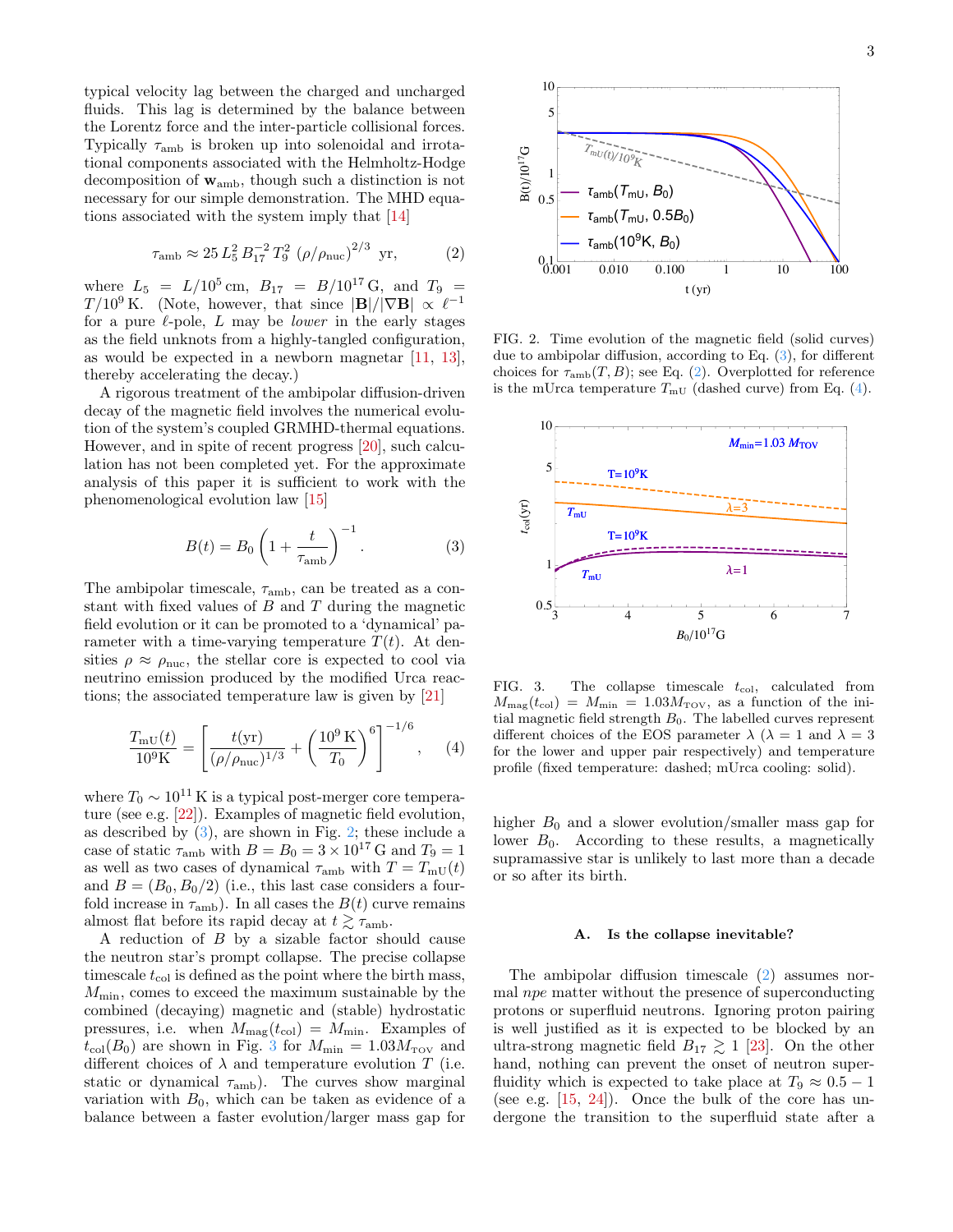time  $t = t_{\rm sf}$ , the partial decoupling between the charged and uncharged fluids is likely to choke ambipolar diffusion and lead to a markedly longer  $\tau_{amb}$  [\[25\]](#page-4-23). This implies that the timescale [\(2\)](#page-2-3) should be accurate for the entire period  $t \lesssim t_{\rm sf}$ . Assuming [\(4\)](#page-2-4), the aforementioned temperature range translates into a time interval  $t_{\rm sf} \approx (0.5 - 33) \,\text{yr}$ , with the high-end limit being favoured by observations [\[26\]](#page-4-24). It is worth mentioning that the superfluid phase transition could be further delayed by Pauli-paramagnetic suppression as a magnetic field  $B_{17} \geq 0.1 - 1$  may prevent the formation of the singlet neutron pairing state, leaving the weaker triplet superfluid state as the only possibility [\[16\]](#page-4-13).

In fact the assumption of a passively cooling neutron star is not a realistic one; the decaying magnetic field would act as a heat source itself thus delaying the onset of superfluidity. The results of Ref. [\[15\]](#page-4-12) suggest that this delay could be as high as a factor  $10 - 100$ , thus making  $t_{\rm sf} \gg t_{\rm col}$  for most of the parameter space. A similar analysis in [\[27\]](#page-4-25) suggests that ambipolar heating could balance mUrca cooling at a temperature  $T_{\text{bal}} \lesssim$  $8 \times 10^8 (B_{16}^2/L_5)^{1/5}$  K, likely exceeding the superfluidityonset value until  $B$  has sufficiently decayed. We can therefore conclude that neutron superfluidity is unlikely to prevent the short-term collapse of magnetically supramassive neutron stars.

Far more serious could be the implications of neutrino cooling via direct Urca reactions [\[28\]](#page-4-26). This is classified as a fast cooling mechanism, causing the core temperature to plummet down to  $T_9 \approx 1$  in a matter of minutes instead of (approximately) the full year required by the modified Urca reactions. In such a scenario  $t_{\rm sf} \ll t_{\rm col}$ , thus preventing an early-stage collapse of the supramassive star. These direct reactions, however, require that the Fermi momenta of the protons and electrons exceeds that of the neutrons, implying a critical proton fraction  $x_{\rm p} \gtrsim 0.1$  and an operational density  $\rho \gtrsim 4\rho_{\rm nuc}$  [\[27,](#page-4-25) [28\]](#page-4-26). Despite their high mass, magnetically supramassive stars may not meet this requirement as a result of their relatively large size compared to ordinary neutron stars [\[9\]](#page-4-6).

## IV. OBSERVATIONAL SIGNATURES AND CLOSING REMARKS

Owing to their extreme field strengths, magnetically supramassive stars should be especially active during their relatively short lifetimes. SGRBs with extended afterglow, which are thought to be (at least partially) powered by spindown energy injections from a newborn magnetar [\[3,](#page-4-2) [5\]](#page-4-27), are a promising candidate regarding observational signatures. If indeed a magnetically supramassive star was born following a merger, the afterglow 'plateau' – an often-observed phase of roughly constant X-ray flux  $[12]$  – should be short-lived because of intense spin-down, though the luminosity will be exceptionally high since B is large. Importantly however, if the flux is abruptly truncated, this would indicate a cessation of the

magnetar's contribution and a rotationally-supramassive (or accretion-induced) collapse [\[4\]](#page-4-16). In the magneticallysupramassive case, the magnetar engine will also eventually shut off, but the collapse should occur sufficiently late such that the drop is undetectable. Generally speaking, after an electromagnetic spin-down timescale,  $\tau_{\rm em} \sim$  $50 (B_p/10^{16} \text{ G})^{-2} (\nu/\text{kHz})^{-2}$  s for spin frequency  $\nu$ , has elapsed, the X-ray luminosity, which traces the spin-down luminosity up to some efficiency factor, would be expected to decay quadratically until becoming invisible due to measurement noise. Prototypical examples in this class are GRBs 080702A, 100117A, and 100625A, the latter of which seemingly displayed an especially short-lived  $(\gtrsim 10 \text{ s})$  plateau followed by a power-law decay, and may have given birth to a magnetar with  $B_p \gtrsim 10^{17}$  G [\[3,](#page-4-2) [6\]](#page-4-3).

Magnetically supramassive stars would be expected to collapse  $\geq$  years after birth. Once an event horizon inevitably comes to cloak the star, field lines will snap, inducing magnetic shocks that can accelerate electrons to relativistic velocities, producing radiation in the  $\gtrsim$  GHz band. This mechanism, though considered only in the context of rotationally supramassive stars, was put forth as a progenitor for extragalactic fast radio bursts (FRBs) [\[29\]](#page-4-28). We note that the emitted power in a curvatureradiation scenario scales as  $B^2\nu^2$ , and can accommodate the observed FRB energetics even for slow stars (i.e., at times  $t \gg \tau_{em}$  if B is large enough. Something of a 'smoking gun' for magnetically supramassive systems may then be a short-lived, bright plateau followed by a power-law decay (without an abrupt cutoff after  $\sim 10^2$ ) s) after an SGRB, with a (non-repeating) FRB occurring  $\gtrsim$  years later once collapse sets in. Such a scenario would be difficult to explain with a traditionally supramassive magnetar (since collapse would set in on the much-shorter spindown timescale [\[4\]](#page-4-16)) or a black hole (since fallback accretion would have long since concluded [\[12\]](#page-4-9)).

Late-time X-ray flares are also observed in some afterglow light-curves, sometimes up to  $\gtrsim 10^6$  seconds post prompt emission [\[30\]](#page-4-29). Even at times  $t \ll \tau_{\rm amb}$ , a nonnegligible amount of energy may be liberated by ambipolar diffusion if  $B$  is extremely large and thus, much like in the case of anomalous X-ray pulsars and soft-gamma repeaters [\[11\]](#page-4-8), magnetic dissipation could be responsible for the triggering of these flares.

Besides their electromagnetic signature, neutron stars with  $B_{17} \geq 1$  magnetic fields are expected to sustain huge ellipticities ('mountains')  $\epsilon$ , thus becoming copious sources of GWs with characteristic amplitude  $h \approx$  $4 \times 10^{-24} (10 \text{ Mpc}/D) (\epsilon/10^{-2}) (\nu/\text{kHz})^2$  before they have substantially spun down [\[5\]](#page-4-27). Strains of this order may be detectable by aLIGO or next generation detectors, offering another route for observational constraints. The quasi-normal mode spectrum of an ultra-magnetised star would also be significantly shifted relative to that of an otherwise equal but unmagnetised star [\[31\]](#page-4-30), and thus the ringdown profile could be used as an indicator of whether the system is likely to be magnetically supramassive or